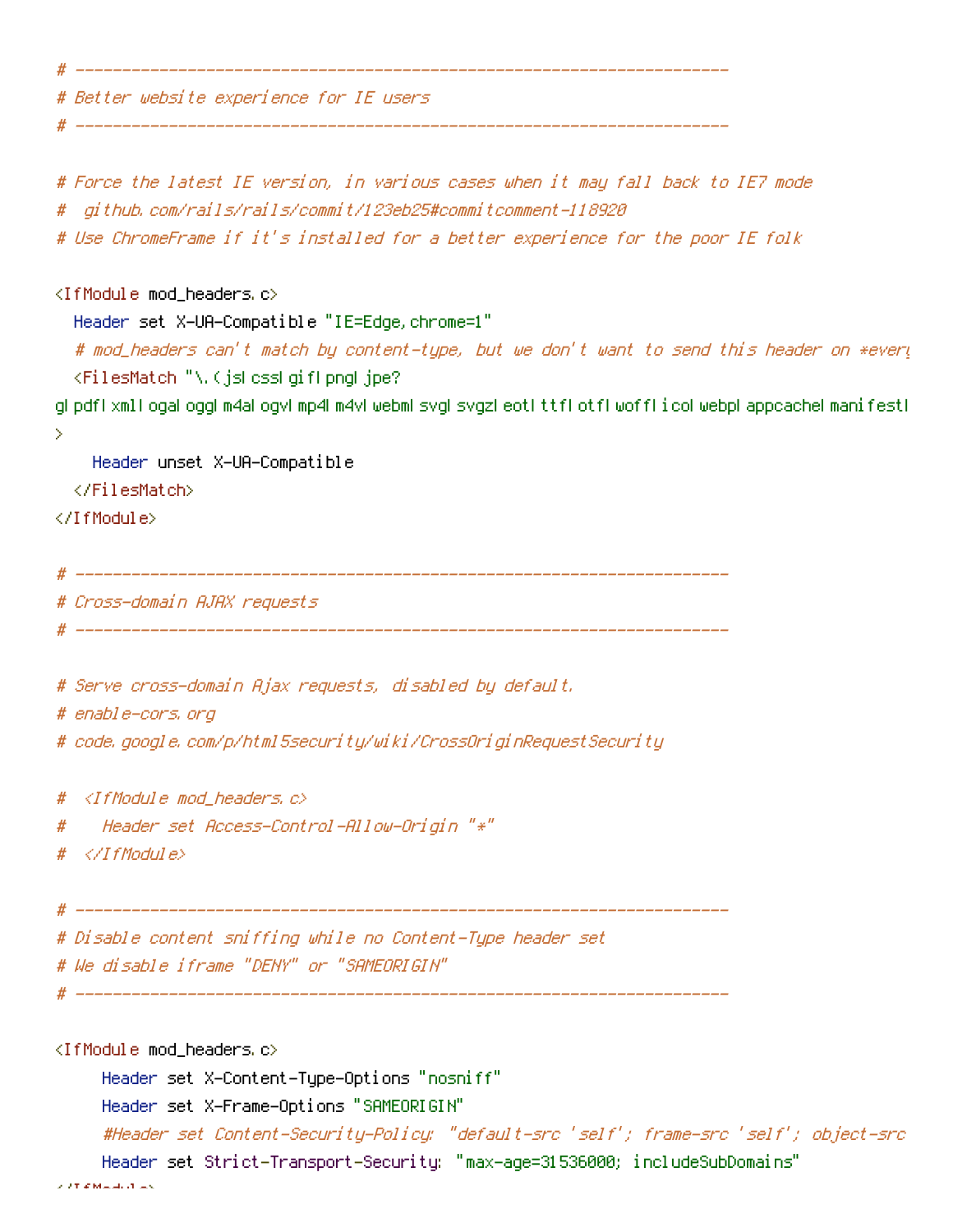```
# --------------------------
# CORS-enabled images (@crossorigin)
# --------------------
# Send CORS headers if browsers request them; enabled by default for images.
# developer, mozilla, org/en/CORS_Enabled_Image
# blog.chromium.org/2011/07/using-cross-domain-images-in-webgl-and.html
# hacks.mozilla.org/2011/11/using-cors-to-load-webgl-textures-from-cross-domain-images/
# wiki.mozilla.org/Security/Reviews/crossoriginAttribute
<IfModule mod setenvif.c>
 <IfModule mod headers.c>
   # mod_headers, y u no match by Content-Type?!
   <FilesMatch "\.(giflpngl jpe?gl svgl svgzlicolwebp)$">
     SetEnvIf Origin ":" IS_CORS
     Header set Access-Control-Allow-Origin "*" env=IS_CORS
   </FilesMatch>
 </TifModule>
</IfModule>
# Webfont access
```
# Allow access from all domains for webfonts, # Alternatively you could only whitelist your

# subdomains like "subdomain, example, com",

```
<IfModule mod headers.c>
```

```
<FilesMatch "\.(ttflttclotfleotlwofflfont.css)$">
```

```
Header set Access-Control-Allow-Origin "*"
```
</FilesMatch>

```
</IfModule>
```

```
# # SECURITY
      #
```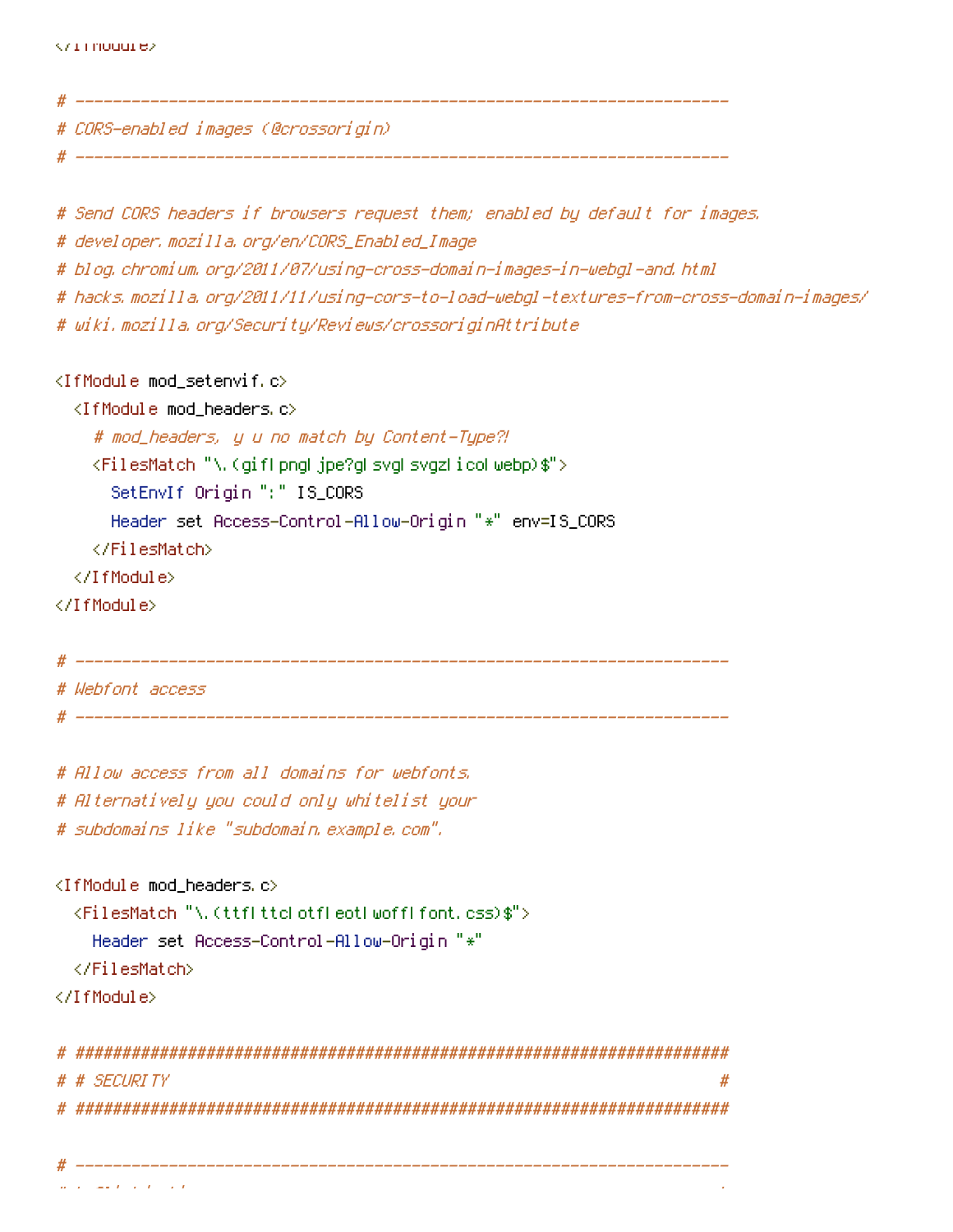```
# Protect website against clickjacking.
#
# The example below sends the `X-Frame-Options` response header with
# the value `DENY`, informing browsers not to display the content of
# the web page in any frame.
# This might not be the best setting for everyone. You should read
# about the other two possible values the `X-Frame-Options` header
# field can have: `SAMEORIGIN` and `ALLOW-FROM`.
# https://tools.ietf.org/html/rfc7034#section-2.1.
#
# Keep in mind that while you could send the `X-Frame-Options` header
# for all of your website's pages, this has the potential downside that
# it forbids even non-malicious framing of your content (e.g.: when
# users visit your website using a Google Image Search results page).
#
# Nonetheless, you should ensure that you send the `X-Frame-Options`
# header for all pages that allow a user to make a state changing
# operation (e.g: pages that contain one-click purchase links, checkout
# or bank-transfer confirmation pages, pages that make permanent
# configuration changes, etc.),
#
# Sending the `X-Frame-Options` header can also protect your website
# against more than just clickjacking attacks:
# https://cure53.de/xfo-clickjacking.pdf.
#
# https://tools.ietf.org/html/rfc7034
# http://blogs.msdn.com/b/ieinternals/archive/2010/03/30/combating-clickjacking-with-x-frame
# https://www.owasp.org/index.php/Clickjacking
```

```
<IfModule mod_headers c>
```
Header set X-Frame-Options "DENY"

# `mod\_headers` cannot match based on the content-type, however,

# the `X-Frame-Options` response header should be send only for

# HTML documents and not for the other resources,

<FilesMatch "\.(appcacheLatomLbbawLbmpLcrxLcssLcurLeotLf4EabpvILflvLgeojsonLgifLhtcLico Im4EavIImanifestImapLmp4LoexLogEagvILopusLotfLpdfLpngLrdfLrssLsafariextzLsvgz? (swfltopojsonLttEcf]LtxtLvcardLvcfLvttLwebappLwebEmp]Lwoff2?ExLocExmlExpi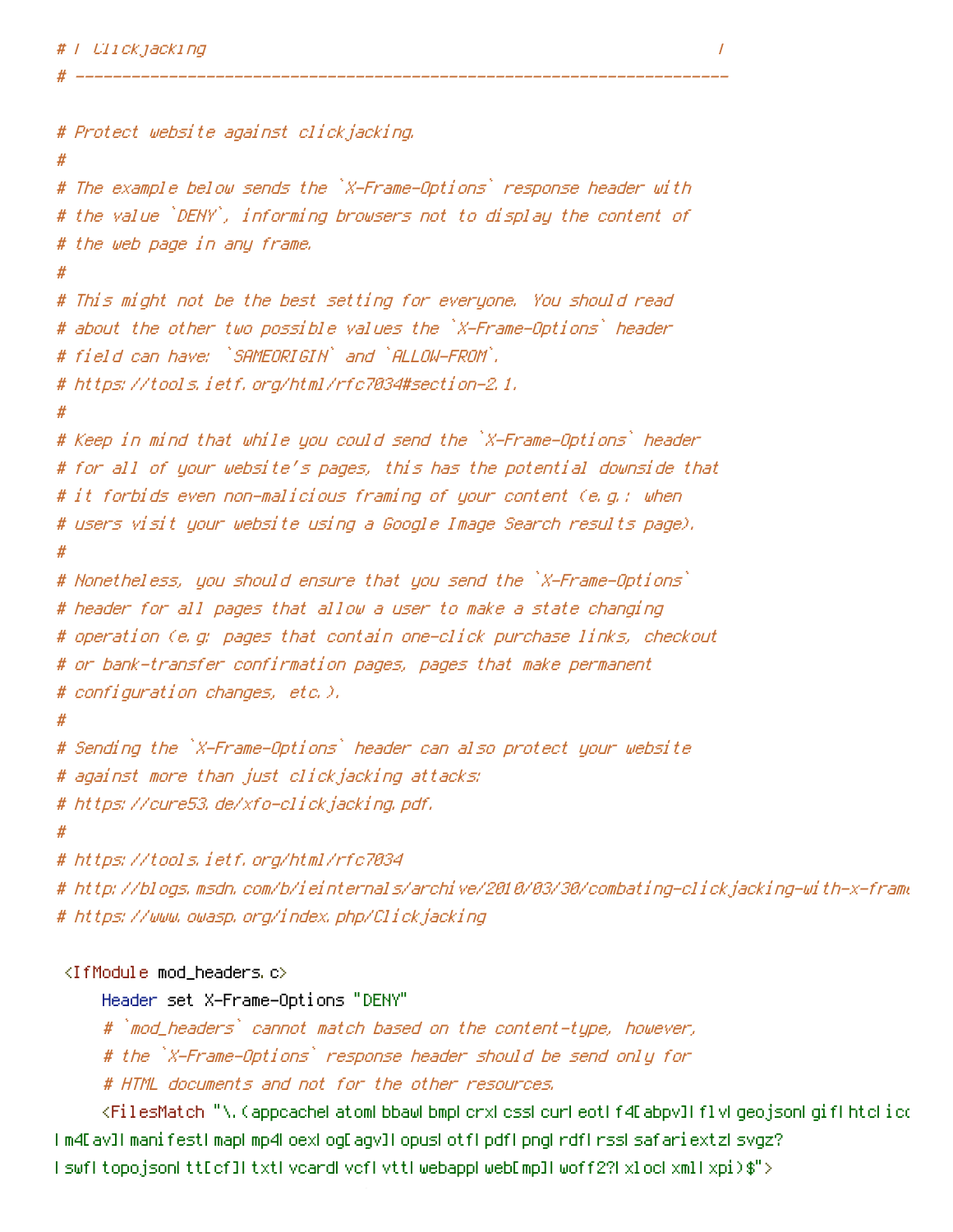```
Header unset X-Frame-Options
    </FilesMatch>
</TfModule>
```

```
# F Content Security Policy (CSP) #
                                                                     \prime# ----------------------
# Mitigate the risk of cross-site scripting and other content-injection
# \exists t \land \exists c \not k \leq tĦ
# This can be done by setting a `Content Security Policy` which
# whitelists trusted sources of content for your website.
\boldsymbol{\#}# The example header below allows ONLY scripts that are loaded from the
# current website's origin (no inline scripts, no CDN, etc). That almost
# certainly won't work as-is for your website!
\boldsymbol{\#}# For more details on how to craft a reasonable policy for your website,
# read: http://www.html5rocks.com/en/tutorials/security/content-security-policy/
# (or the specification: http://www.w3.org/TR/CSP11/), Also, to make
# things easier, you can use an online CSP header generator such as:
# http://cspisawesome.com/.
<IfModule mod headers.c>
    Header always set Content-Security-Policy "script-src 'self' 'unsafe-inline' www.google
^{\prime} self^{\prime} ".
     #`mod_headers` cannot match based on the content-type, however,
     # the `Content-Security-Policy` response header should be send
     # only for HTML documents and not for the other resources.
     <FilesMatch "\.(appcacheLatomLbbawLbmpLcrxLcssLcurLeotLf4EabpyILflvLqeo.jsonLqifLhtcLico
[m4[av][manifest[map]mp4]oex[oq[aqv][opus]otf[pdf[pnq[rdf]rss[safariextz]syqz?]
lswfltopojsonLtt[cf]LtxtLycardLycfLyttLwebappLweb[mp]Lwoff2?LxlocLxmlLxpi)$">
        Header unset Content-Security-Policy
     </FilesMatch>
</TfModule>
# Proper MIME tupe for all files
```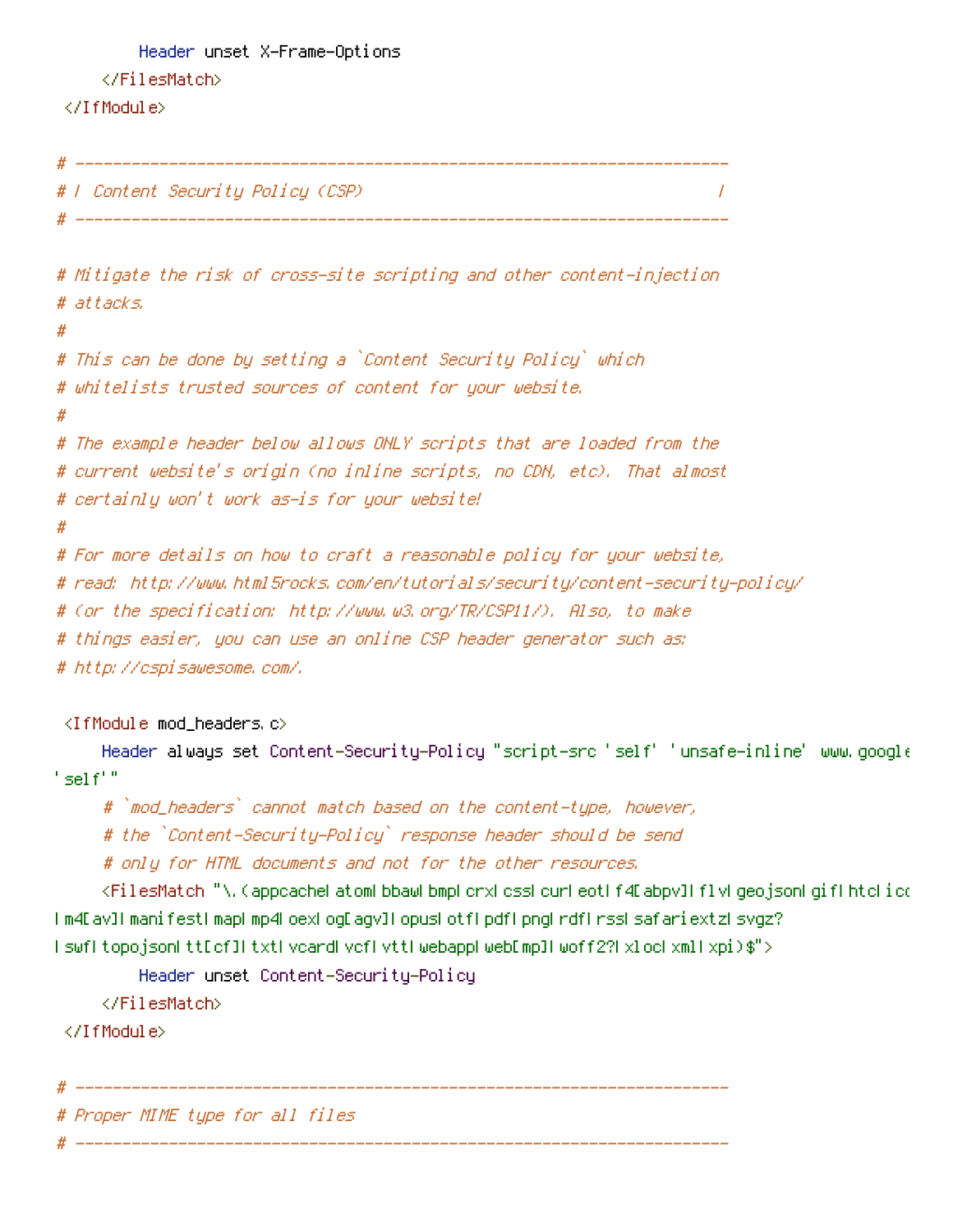| # JavaScript                                                 |                   |  |
|--------------------------------------------------------------|-------------------|--|
| Normalize to standard type (it's sniffed in IE anyways)<br># |                   |  |
| tools.ietf.org/html/rfc4329#section-7.2<br>#                 |                   |  |
| AddType application/javascript                               | js                |  |
| AddType application/json                                     | json              |  |
|                                                              |                   |  |
| # Audio                                                      |                   |  |
| AddType audio/ogg                                            | oga ogg           |  |
| AddType audio/mp4                                            | m4a               |  |
|                                                              |                   |  |
| # Video                                                      |                   |  |
| AddType video/ogg                                            | ogv               |  |
| AddType video/mp4                                            | mp4 m4v           |  |
| AddTupe video/webm                                           | webm              |  |
|                                                              |                   |  |
| $#$ SVG                                                      |                   |  |
| Required for svg webfonts on iPad<br>#                       |                   |  |
| twitter, com/FontSquirrel/status/14855840545<br>#            |                   |  |
| AddType image/svg+xml                                        | SVQ SVQZ          |  |
| AddEncoding gzip                                             | <b>SVGZ</b>       |  |
| # Webfonts                                                   |                   |  |
| AddType application/vnd.ms-fontobject                        | eot               |  |
| AddType application/x-font-ttf                               | ttf ttc           |  |
| AddType font/opentype                                        | otf               |  |
| AddType application/x-font-woff                              | ⊎off              |  |
|                                                              |                   |  |
| # Assorted types                                             |                   |  |
| AddType image/x-icon                                         | ico               |  |
| AddType image/webp                                           | webp              |  |
| AddType text/cache-manifest                                  | appcache manifest |  |
| AddType text/x-component                                     | htc               |  |
| AddType application/x-chrome-extension                       | crx               |  |
| AddType application/x-opera-extension                        | оех               |  |
| AddType application/x-xpinstall                              | xpi               |  |
| AddType application/octet-stream                             | safariextz        |  |
| AddType application/x-web-app-manifest+json webapp           |                   |  |
| AddType text/x-vcard                                         | vef               |  |

 $#$  ------------

# Allow concatenation from within specific js and css files

\_\_\_\_\_\_\_\_\_\_\_\_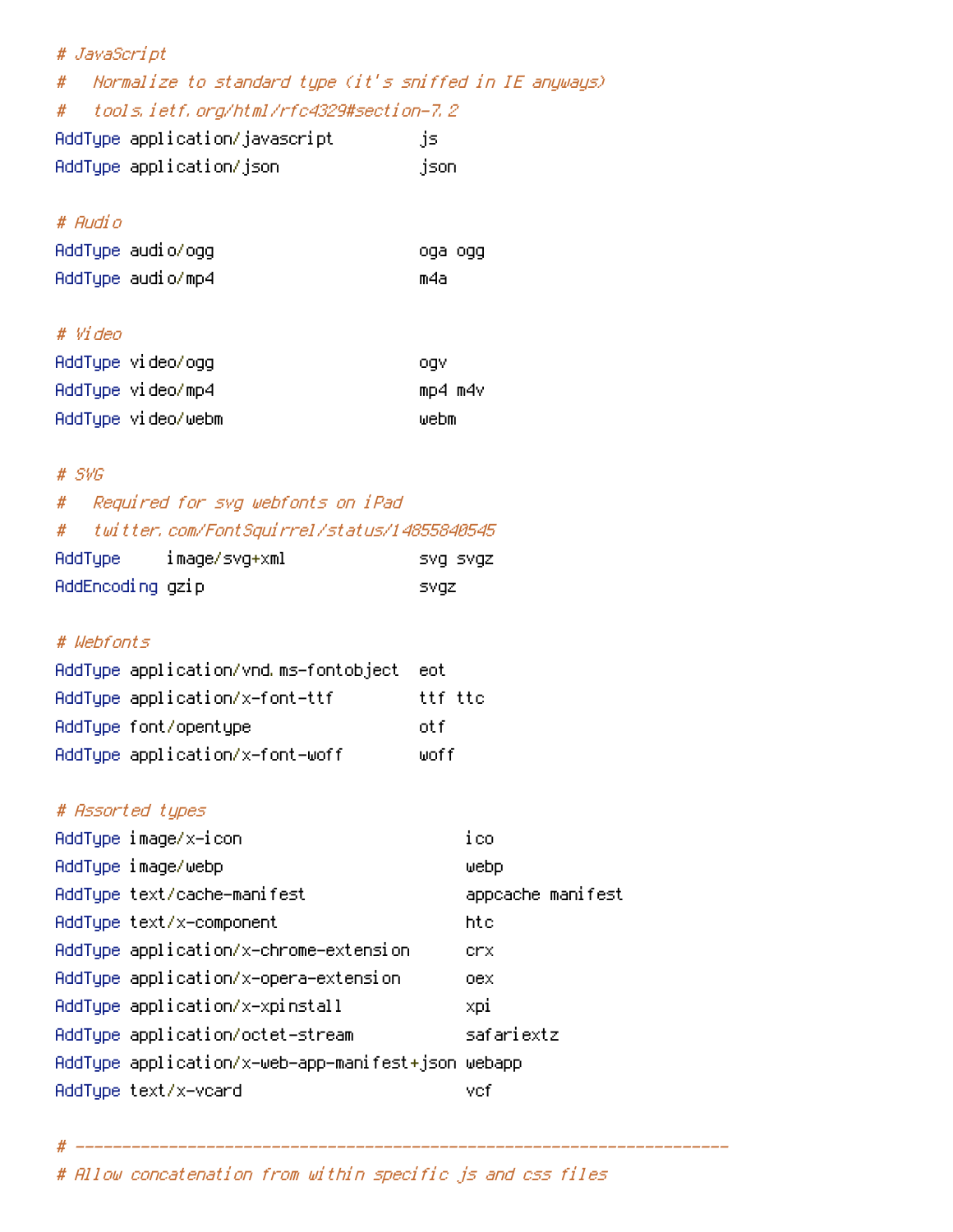# e.g. Inside of script, combined, js you could have  $\prec$ ! --#include file="libs/jquery-1.5.0.min.js" --> #  $\prec$ ! --#include file="plugins/jquery.idletimer.js" --> # # and they would be included into this single file.

```
# This is not in use in the boilerplate as it stands. You may
# choose to name your files in this way for this advantage or
# concatenate and minify them manually.
# Disabled by default,
```
#<FilesMatch "\.combined\.js\$">

- # Options +Includes
- # AddOutputFilterByType INCLUDES application/javascript application/json
- # SetOutputFilter INCLUDES

#</FilesMatch>

#<FilesMatch "\, combined\, css\$">

- # Options +Includes
- # AddOutputFilterByType INCLUDES text/css
- # SetOutputFilter INCLUDES

#</FilesMatch>

Щ

| # # WFR PFRFNRMANCF | # |
|---------------------|---|
|                     |   |
|                     |   |

| 11                            |                        |  |
|-------------------------------|------------------------|--|
|                               | # <i>I Compression</i> |  |
| $\overline{\boldsymbol{\mu}}$ |                        |  |

## <IfModule mod\_deflate.c>

# Force compression for mangled `Accept-Encoding` request headers # https://developer.yahoo.com/blogs/ydn/pushing-beyond-gzipping-25601.html

<IfModule mod\_setenvif.c>

```
<IfModule mod_headers.c>
```
SetEnvIfNoCase ^(Accept-EncodXngl X-cept-Encodingl X(15)I ^(15)I -(15))\$ ^((gziplidef HAVE\_Accept-Encoding

RequestHeader append Accept-Encoding "gzip,deflate" env=HAVE\_Accept-Encoding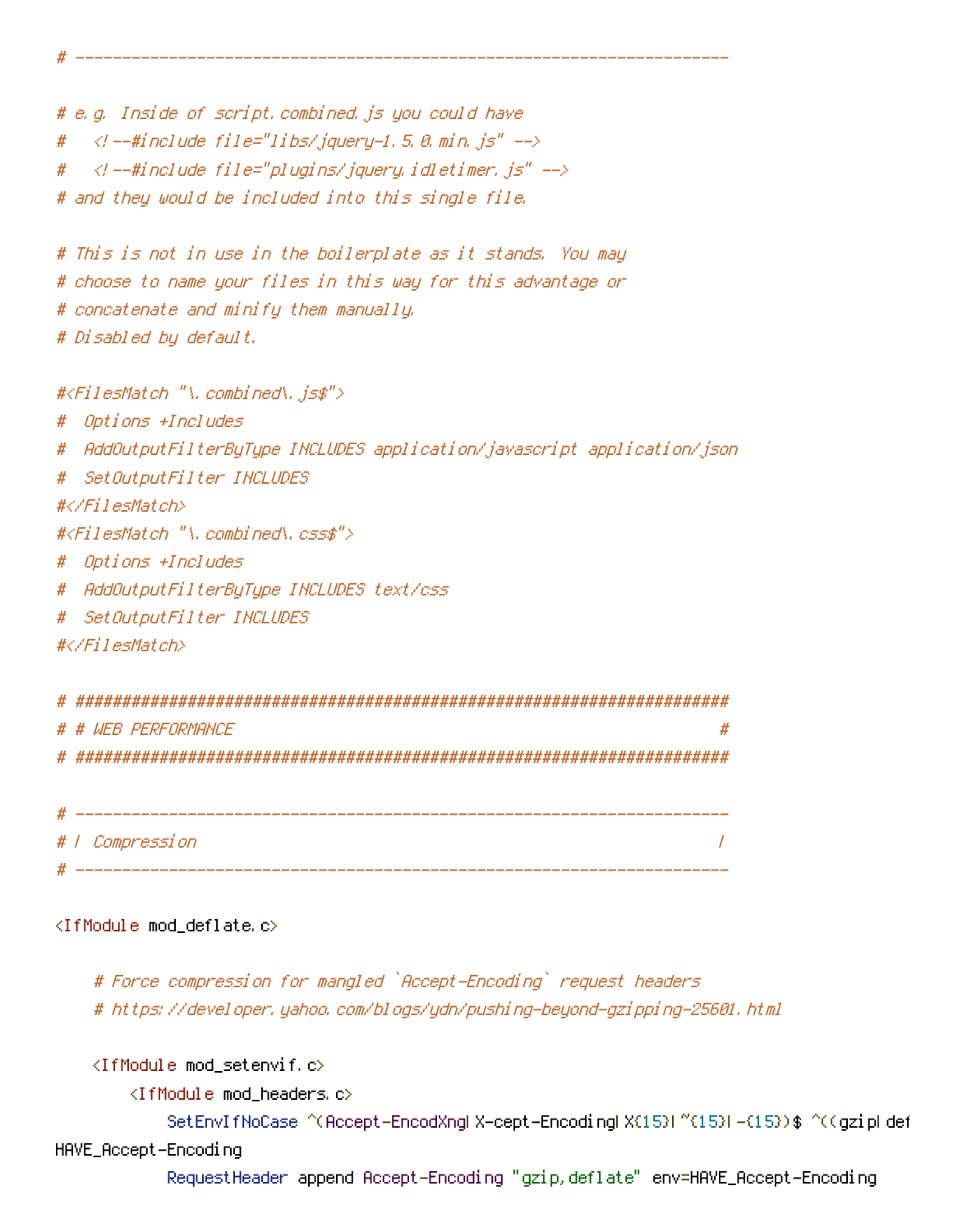</IfModule> </TfModule>

```
<u>. . . . . . . . . . .</u>
                                               <u>a a a a a a a a</u>
H = -
```

```
# Compress all output labeled with one of the following media types.
\pmb{\#}# (!) For Apache versions below version 2,3,7 you don't need to
# enable `mod_filter` and can remove the `<IfModule mod_filter.c>`
# and `</IfModule>` lines as `AddOutputFilterBuTupe` is still in
# the core directives.
## https://httpd.apache.org/docs/current/mod/mod_filter.html#addoutputfilterbytype
```

```
<IfModule mod filter.c>
```

```
AddOutputFilterByType DEFLATE "application/atom+xml" \
                                "application/javascript" \
                                "application/json" \
                                "application/ld+json" \
                                "application/manifest+json" \
                                "application/rdf+xml" \
                                "application/rss+xml" \
                                "application/schema+json" \
                                "application/vnd.geo+json" \
                                "application/vnd.ms-fontobject" \
                                "application/x-font-ttf" \
                                "application/x-javascript" \
                                "application/x-web-app-manifest+json" \
                                "application/xhtml+xml" \
                                "application/xml" \
                                "font/eot" \
                                "font/opentupe"\
                                "inner/Imp" \ \backslash"inner/svq+xml" \ \backslash"image/vnd.microsoft.icon" \
                                "image/x-icon" \setminus"text/cache-manifest" \
```

```
"text/css" \
```

```
"text/html" \
```

```
"text/javascript" \
```

```
"text/plain" \
```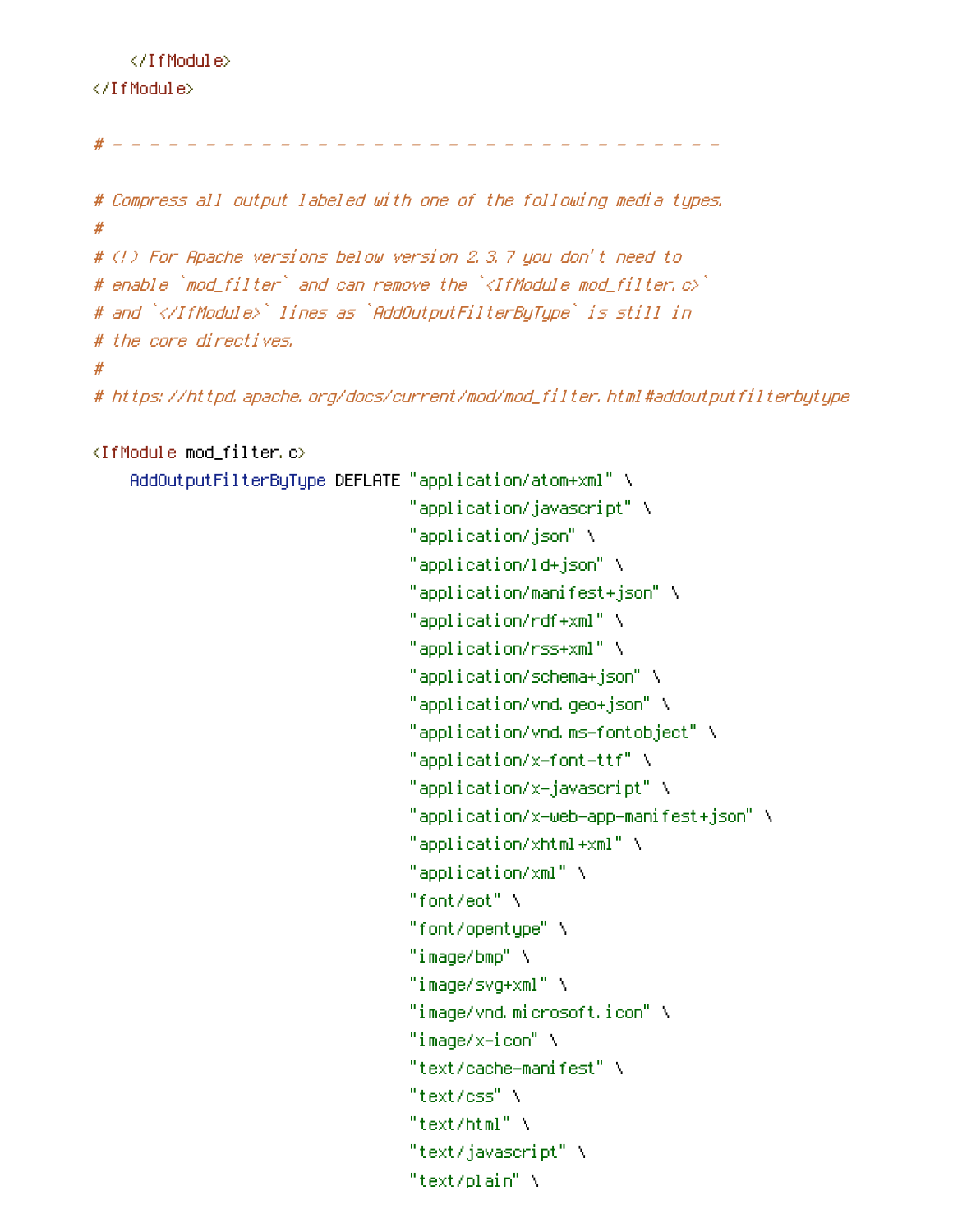```
"text/vcard" \
"text/vnd.rim.location.xloc" \
"text/vtt" \
"text/x-component" \
"text/x-cross-domain-policy" \
"text/xml"
```
</IfModule>

```
# Map the following filename extensions to the specified
   # encoding type in order to make Apache serve the file types
   # with the appropriate `Content-Encoding` response header
   # (do note that this will NOT make Apache compress them!).
   ## If these files types would be served without an appropriate
   # `Content-Enable` response header, client applications (e.g.;
   # browsers) wouldn't know that they first need to uncompress
   # the response, and thus, wouldn't be able to understand the
   # content,
   ## https://httpd.apache.org/docs/current/mod/mod_mime.html#addencoding
   <IfModule mod_mime.c>
      </IfModule>
</IfModule>
# Expires headers (for better cache control).
 # These are pretty far-future expires headers.
# They assume you control versioning with cachebusting query params like
```

```
//script_src="application.js?20100608">
#
```
# Additionally, consider that outdated proxies may miscache

www.stevesouders.com/blog/2008/08/23/revving-filenames-dont-use-querystring/ #

# If uou don't use filenames to version. lower the CSS and JS to something like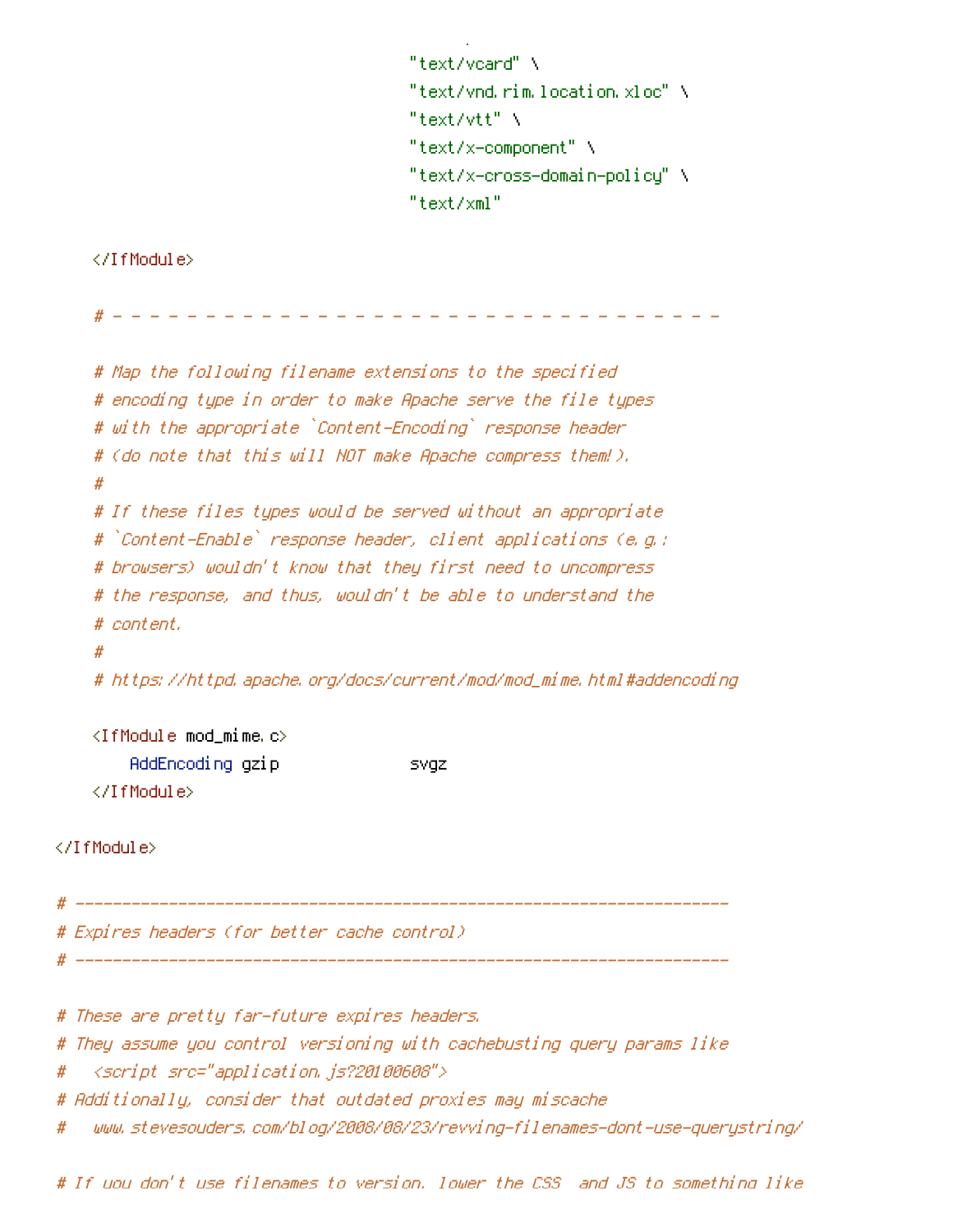"access plus 1 week" or so.

<IfModule mod\_expires.c> ExpiresActive on

# Perhaps better to whitelist expires rules? Perhaps, ExpiresDefault "access plus 1 month"

# cache appcache needs re-requests in FF 3.6 (thanks Remy "Introducing HTML5) "access plus 0 seconds" ExpiresByType text/cache-manifest

# Your document html "access plus 0 seconds" ExpiresByType text/html

# Data

ExpiresByType text/xml "access plus 0 seconds" "access plus 0 seconds" ExpiresByType application/xml "access plus 0 seconds" ExpiresByType application/json

# Feed

"access plus 1 hour" ExpiresByType application/rss+xml ExpiresByType application/atom+xml "access plus 1 hour"

# Favicon (cannot be renamed) ExpiresByType image/x-icon

# Media: images, video, audio ExpiresByType image/gif ExpiresByType image/png ExpiresByType image/jpg ExpiresByType image/jpeg ExpiresByType video/ogg ExpiresByType audio/ogg ExpiresByType video/mp4 ExpiresByType video/webm

# HTC files (css3pie)

ExpiresByType text/x-component

"access plus 1 month"

"access plus 1 week"

"access plus 1 month" "access plus 1 month"

"access plus 1 month"

"access plus 1 month"

"access plus 1 month" "access plus 1 month"

"access plus 1 month"

"access plus 1 month"

# Wehfants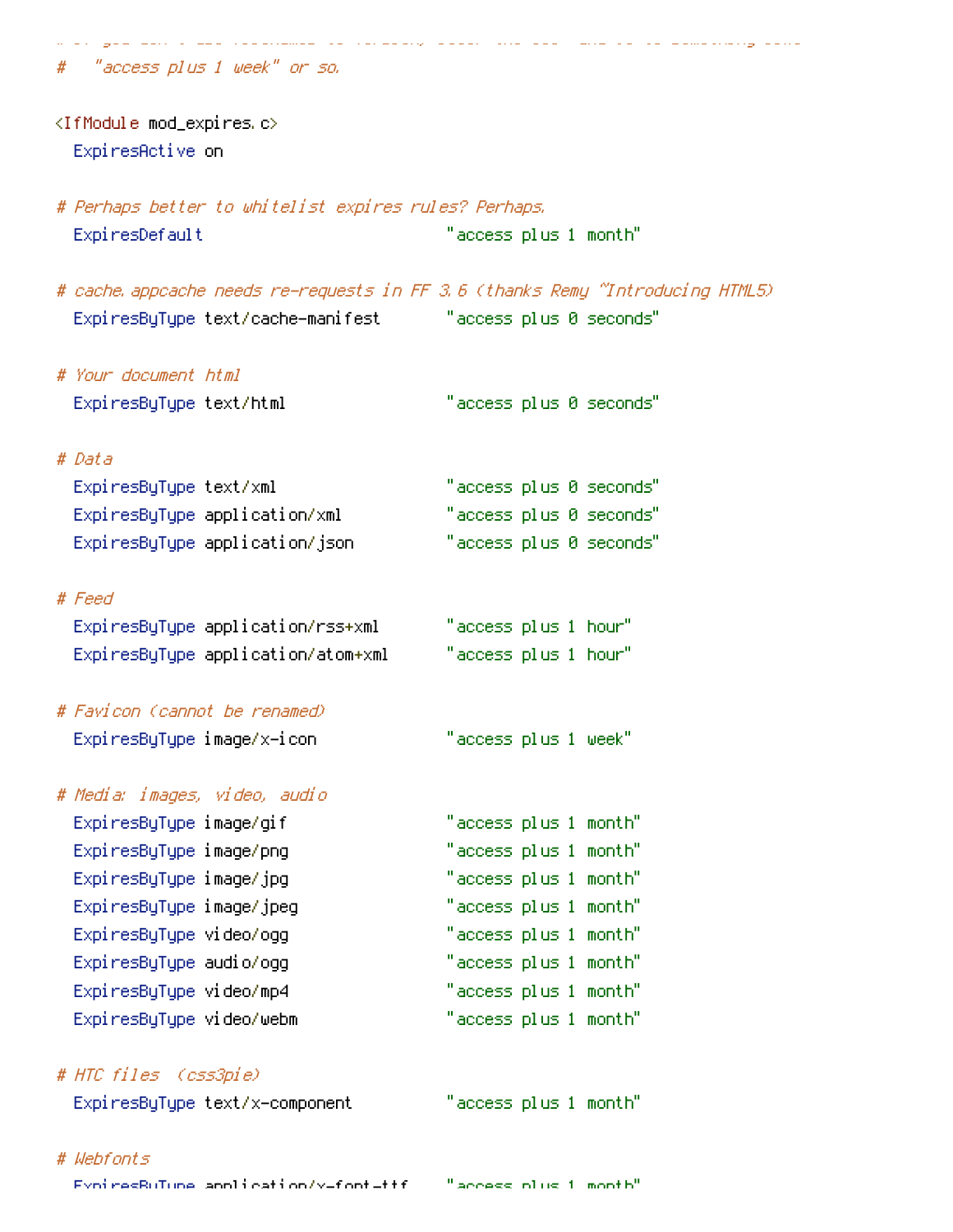| Expressional approachement and the context of the second context. |                       |
|-------------------------------------------------------------------|-----------------------|
| ExpiresByType font/opentype                                       | "access plus 1 month" |
| ExpiresByType application/x-font-woff                             | "access plus 1 month" |
| ExpiresByType image/svg+xml                                       | "access plus 1 month" |
| ExpiresByType application/vnd.ms-fontobject "access plus 1 month" |                       |
|                                                                   |                       |
| # CSS and JavaScript                                              |                       |
| ExpiresByType text/css                                            | "access plus 1 year"  |
| ExpiresByType application/javascript == "access plus 1 year"      |                       |
|                                                                   |                       |
|                                                                   |                       |
|                                                                   |                       |
|                                                                   |                       |
| # ETag removal                                                    |                       |
|                                                                   |                       |
|                                                                   |                       |
| # FileETag None is not enough for every server.                   |                       |
| <ifmodule mod_headers.c=""></ifmodule>                            |                       |
| Header unset ETag                                                 |                       |
|                                                                   |                       |
|                                                                   |                       |
| # Since we're sending far-future expires, we don't need ETags for |                       |
| # static content.                                                 |                       |
| # developer, yahoo, com/performance/rules, html#etags             |                       |
| FileETag None                                                     |                       |
|                                                                   |                       |
|                                                                   |                       |
| # Stop screen flicker in IE on CSS rollovers                      |                       |

# The following directives stop screen flicker in IE on CSS rollovers - in # combination with the "ExpiresByType" rules for images (see above). If # needed, un-comment the following rules.

# BrowserMatch "MSIE" brokenvary=1 # BrowserMatch "Mozilla/4.10-91(2)" brokenvary=1 # BrowserMatch "Opera" ! brokenvary # SetEnvIf brokenvary 1 force-no-vary

# Cookie setting from iframes

 $\overline{u}$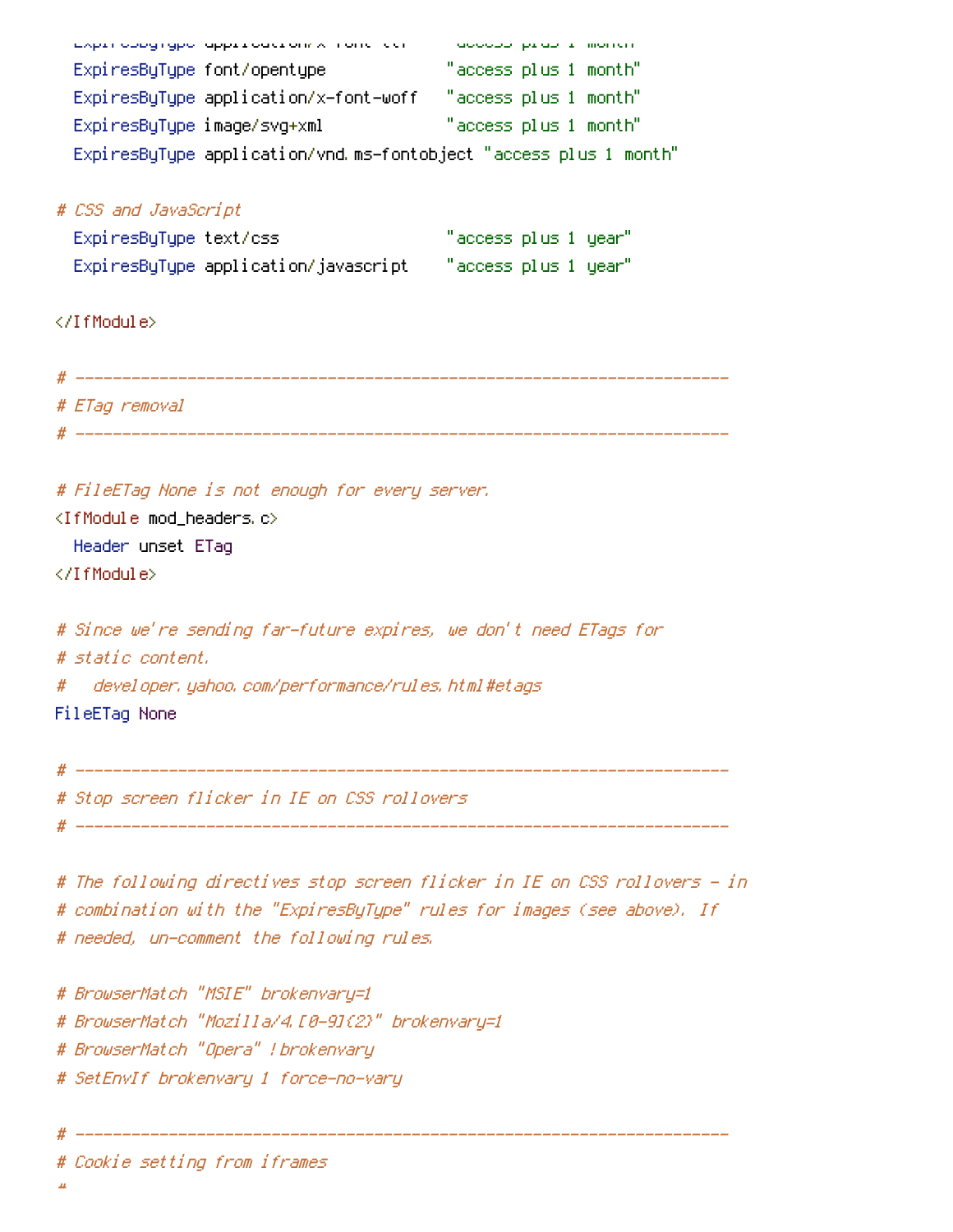|   | # Allow cookies to be set from iframes (for IE only)<br># If needed, uncomment and specify a path or regex in the Location directive |
|---|--------------------------------------------------------------------------------------------------------------------------------------|
| # | # <ifmodule mod_headers.c=""><br/>Klincation XX</ifmodule>                                                                           |
| # | Header set P3P "policyref=\"/w3c/p3p.xml\", CP=\"IDC DSP COR ADM DEVi TAIi PSA PSD IVA                                               |
| # |                                                                                                                                      |
|   | #                                                                                                                                    |
|   |                                                                                                                                      |

# Turning on the rewrite engine is necessary for the following rules and features. # FollowSymLinks must be enabled for this to work.

<IfModule mod rewrite.c> Options +FollowSymlinks RewriteEngine On # RewriteCond %(HTTPS) off # RewriteRule (, \*) https://%CHTTP\_HOST}%CREQUEST\_URI} </IfModule>

# Start rewrite engine

\_\_\_\_\_\_\_\_\_\_\_\_\_\_\_\_\_\_\_\_\_\_\_\_\_\_\_\_\_\_\_  $\#$  -------# Built-in filename-based cache busting 

# If you're not using the build script to manage your filename version revving, # you might want to consider enabling this, which will route requests for # /css/style.20110203.css to /css/style.css

# To understand why this is important and a better idea than all.css?v1231, # read: github.com/h5bp/html5-boilerplate/wiki/Version-Control-with-Cachebusting

```
#Uncomment to enable,
<IfModule mod_rewrite.c>
   RewriteCond %(REQUEST_FILENAME) !- f
   RewriteCond %(REQUEST FILENAME) !-d
   RewriteRule ^(,+)\,(\d+)\,(jsLcssLpnqLjpqLqif)$ $1,$3 [L]
```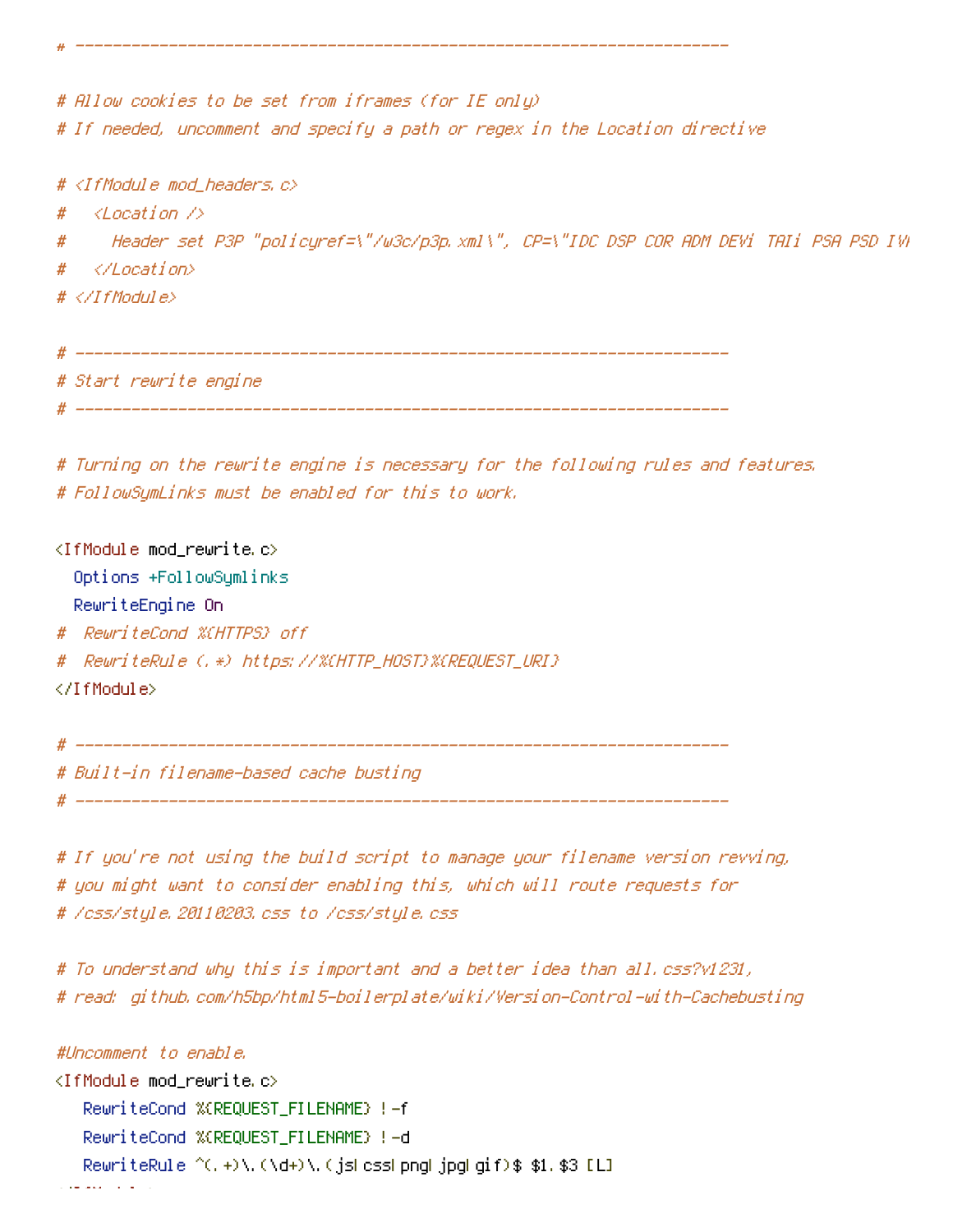# Prevent 404 errors for non-existing redirected folders. # without -MultiViews, Apache will give a 404 for a rewrite if a folder of the same name dow e.g. /blog/hello : webmasterworld.com/apache/3808792.htm # Options -MultiViews # Custom 404 page # You can add custom pages to handle 500 or 403 pretty easily, if you like. # If you are hosting your site in subdirectory, adjust this accordingly e.g. ErrorDocument 404 /subdir/404.html  $#$ ErrorDocument 404 404.html ErrorDocument 400 400.html # UTF-8 encoding # Use UTF-8 encoding for anything served text/plain or text/html AddDefaultCharset UTF-8 # Force UTF-8 for a number of file formats AddCharset UTF−8 .css .js .xml .json .rss .atom \* # A little more security # Do we want to advertise the exact version number of Apache we're running? # Probably not. ## This can only be enabled if used in httpd.conf - It will not work in .htaccess

# ServerTokens Prod

# "-Indexes" will have Apache block users from browsing folders without a default document